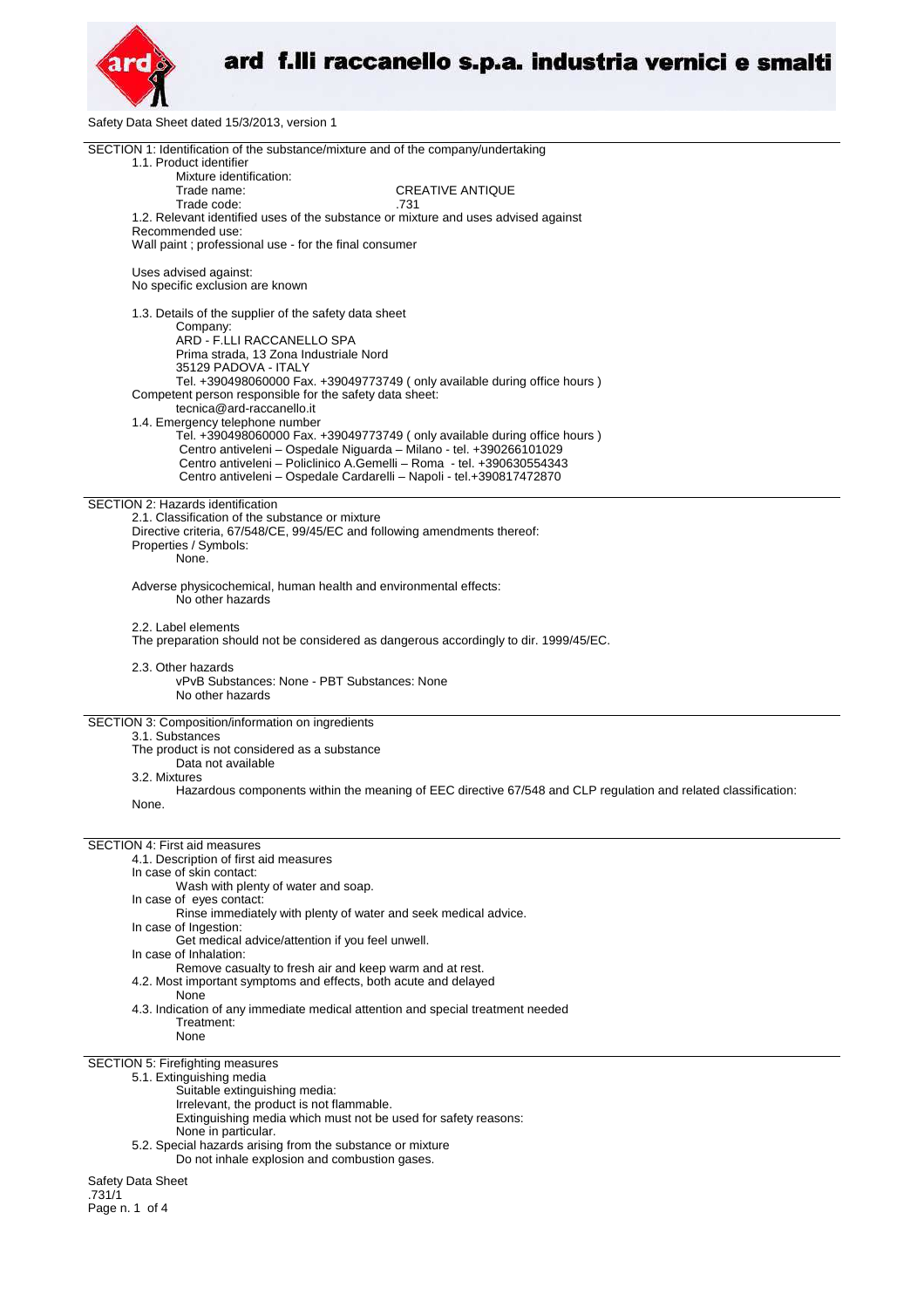May produce toxic fumes of carbon monoxide if burning. 5.3. Advice for firefighters Use suitable breathing apparatus . Collect contaminated fire extinguishing water separately. This must not be discharged into drains. SECTION 6: Accidental release measures 6.1. Personal precautions, protective equipment and emergency procedures Wear personal protection equipment. Remove persons to safety. See protective measures under point 7 and 8. 6.2. Environmental precautions Do not allow to enter into soil/subsoil. Do not allow to enter into surface water or drains. Retain contaminated washing water and dispose it. In case of gas escape or of entry into waterways, soil or drains, inform the responsible authorities. 6.3. Methods and material for containment and cleaning up Suitable material for taking up: absorbing material, organic, sand Wash with plenty of water. 6.4. Reference to other sections See also section 8 and 13 SECTION 7: Handling and storage 7.1. Precautions for safe handling Avoid contact with skin and eyes. Do not eat or drink while working. See also section 8 for recomened protective equipment. 7.2. Conditions for safe storage, including any incompatibilities Keep away from food, drink and feed. Incompatible materials: None in particular. Instructions as regards storage premises: Adequately ventilated premises. 7.3. Specific end use(s) None in particular SECTION 8: Exposure controls/personal protection 8.1. Control parameters No occupational exposure limit available DNEL Exposure Limit Values Data not available PNEC Exposure Limit Values Data not available 8.2. Exposure controls Eye protection: Not needed for normal use. Anyway, operate according good working practices. Protection for skin: No special precaution must be adopted for normal use. Protection for hands: Not needed for normal use. Respiratory protection: Not needed for normal use. Thermal Hazards: None Environmental exposure controls: None SECTION 9: Physical and chemical properties 9.1. Information on basic physical and chemical properties Fluid dispersion various colors reposition of the characteristic: slightly acrylic<br>Odour: Characteristic: slightly acrylic<br>Odour threshold: Data not available Odour threshold:<br>pH: 6,5 - 8,5 20°C<br>Data not available Melting point / freezing point: Data not available<br>
Initial boiling point and boiling range: Data not available Initial boiling point and boiling range: Data not available Solid/gas flammability:<br>
Upper/lower flammability or explosive limits: Data not available Upper/lower flammability or explosive limits:<br>Vapour density: Data Vapour density:<br>
Flash point:<br>
Flash point:<br>
Dot flammable Not flammable<br>Data not available Evaporation rate: Vapour pressure: Data not available Relative density:  $1000 - 1100$  g/l a 20°C Solubility in water:<br>
Solubility in oil:<br>
Miscluble Solubility in oil: Insoluble Insoluble<br>Partition coefficient (n-octanol/water): Data not available

7000 - 15000 cP 20°C<br>Data not available

Safety Data Sheet .731/1 Page n. 2 of 4

Partition coefficient (n-octanol/water): Data not available Auto-ignition temperature: Data not available

Explosive properties:<br>
Oxidizing properties:<br>
Oxidizing properties:<br>
Data not available

Decomposition temperature:<br>Viscosity:

Oxidizing properties:

9.2. Other information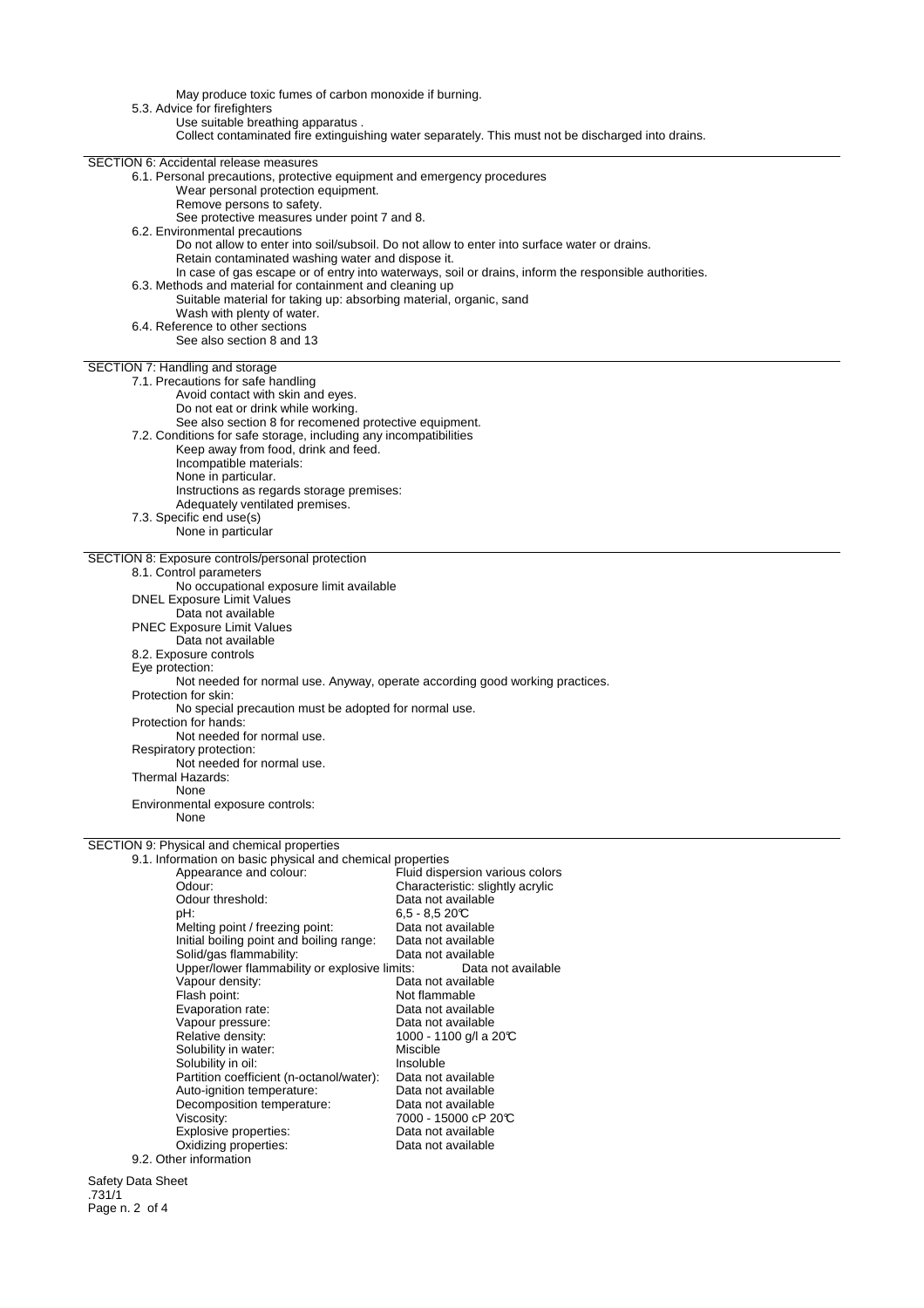| Miscibility:<br>Fat Solubility:<br>Conductivity:<br>Substance Groups relevant properties  Data not available<br>Note: The data herein refer to QC when the product was put on the market.                                                                                                                                                                                                                                                                                                                        | Data not available<br>Data not available<br>Data not available                                                                                                                                                                                                                                                                                                                                                                                                                          |
|------------------------------------------------------------------------------------------------------------------------------------------------------------------------------------------------------------------------------------------------------------------------------------------------------------------------------------------------------------------------------------------------------------------------------------------------------------------------------------------------------------------|-----------------------------------------------------------------------------------------------------------------------------------------------------------------------------------------------------------------------------------------------------------------------------------------------------------------------------------------------------------------------------------------------------------------------------------------------------------------------------------------|
| SECTION 10: Stability and reactivity<br>10.1. Reactivity<br>Stable under normal conditions<br>10.2. Chemical stability<br>Stable under normal conditions                                                                                                                                                                                                                                                                                                                                                         |                                                                                                                                                                                                                                                                                                                                                                                                                                                                                         |
| The viscosity may increase over time<br>10.3. Possibility of hazardous reactions<br>None<br>10.4. Conditions to avoid                                                                                                                                                                                                                                                                                                                                                                                            |                                                                                                                                                                                                                                                                                                                                                                                                                                                                                         |
| Stable under normal conditions.<br>10.5. Incompatible materials<br>None in particular.<br>10.6. Hazardous decomposition products<br>None.                                                                                                                                                                                                                                                                                                                                                                        |                                                                                                                                                                                                                                                                                                                                                                                                                                                                                         |
| SECTION 11: Toxicological information<br>11.1. Information on toxicological effects<br>Toxicological information of the mixture:<br>Data not available<br>Toxicological information of the main substances found in the mixture:                                                                                                                                                                                                                                                                                 |                                                                                                                                                                                                                                                                                                                                                                                                                                                                                         |
| Data not available<br>SECTION 12: Ecological information                                                                                                                                                                                                                                                                                                                                                                                                                                                         |                                                                                                                                                                                                                                                                                                                                                                                                                                                                                         |
| 12.1. Toxicity<br>Data not available<br>12.2. Persistence and degradability                                                                                                                                                                                                                                                                                                                                                                                                                                      | Adopt good working practices, so that the product is not released into the environment.                                                                                                                                                                                                                                                                                                                                                                                                 |
| Data not available<br>12.3. Bioaccumulative potential<br>Data not available                                                                                                                                                                                                                                                                                                                                                                                                                                      |                                                                                                                                                                                                                                                                                                                                                                                                                                                                                         |
| 12.4. Mobility in soil<br>Data not available<br>12.5. Results of PBT and vPvB assessment<br>vPvB Substances: None - PBT Substances: None                                                                                                                                                                                                                                                                                                                                                                         |                                                                                                                                                                                                                                                                                                                                                                                                                                                                                         |
| 12.6. Other adverse effects<br>None                                                                                                                                                                                                                                                                                                                                                                                                                                                                              |                                                                                                                                                                                                                                                                                                                                                                                                                                                                                         |
| SECTION 13: Disposal considerations<br>13.1. Waste treatment methods<br>Waste should not be disposed of by release to sewers.<br>Contaminated packaging thinners and cleaning diluents must be landfilled.                                                                                                                                                                                                                                                                                                       | Recover if possible. In so doing, comply with the local and national regulations currently in force.                                                                                                                                                                                                                                                                                                                                                                                    |
| SECTION 14: Transport information<br>14.1. UN number                                                                                                                                                                                                                                                                                                                                                                                                                                                             |                                                                                                                                                                                                                                                                                                                                                                                                                                                                                         |
| Not classified as dangerous in the meaning of transport regulations.<br>14.2. UN proper shipping name<br>Data not available<br>14.3. Transport hazard class(es)                                                                                                                                                                                                                                                                                                                                                  |                                                                                                                                                                                                                                                                                                                                                                                                                                                                                         |
| Data not available<br>14.4. Packing group<br>Data not available<br>14.5. Environmental hazards                                                                                                                                                                                                                                                                                                                                                                                                                   |                                                                                                                                                                                                                                                                                                                                                                                                                                                                                         |
| <b>ADR-Enviromental Pollutant:</b><br>Data not available<br>14.6. Special precautions for user                                                                                                                                                                                                                                                                                                                                                                                                                   | No                                                                                                                                                                                                                                                                                                                                                                                                                                                                                      |
| Data not available<br>14.7. Transport in bulk according to Annex II of MARPOL73/78 and the IBC Code<br>Data not available                                                                                                                                                                                                                                                                                                                                                                                        |                                                                                                                                                                                                                                                                                                                                                                                                                                                                                         |
| SECTION 15: Regulatory information<br>(CLP), Regulation (CE) n. 790/2009 (1°ATP CLP), Regulati on (EU) n. 453/2010 (Annex I).<br>DIR.2004/42/CE Subcategory I Type BA limit COV 200 g/l. Contained in product < 200 g/l.<br>Dir. 99/45/EC (Classification, packaging and labelling of dangerous preparations)<br>Dir. 2000/39/EC (Occupational exposure limit values)<br>Dir. 2006/8/EC<br>Regulation (EC) n. 1907/2006 (REACH)<br>Regulation (EC) n. 1272/2008 (CLP)<br>Regulation (EC) n. 790/2009 (ATP 1 CLP) | 15.1. Safety, health and environmental regulations/legislation specific for the substance or mixture<br>Dir. 67/548/EEC (Classification, packaging and labelling of dangerous substances). Dir. 99/45/EEC (Classification, packaging<br>and labelling of dangerous preparations). Dir. 98/24/EC (Risks related to chemical agents at work). Dir. 2000/39/EC<br>(Occupational exposure limit values); Dir. 2006/8/CE. Regulation (CE) n. 1907/2006 (REACH), Regulation (CE) n. 1272/2008 |
| Regulation (EU) n. 453/2010 (Annex I)                                                                                                                                                                                                                                                                                                                                                                                                                                                                            |                                                                                                                                                                                                                                                                                                                                                                                                                                                                                         |

Safety Data Sheet .731/1 Page n. 3 of 4